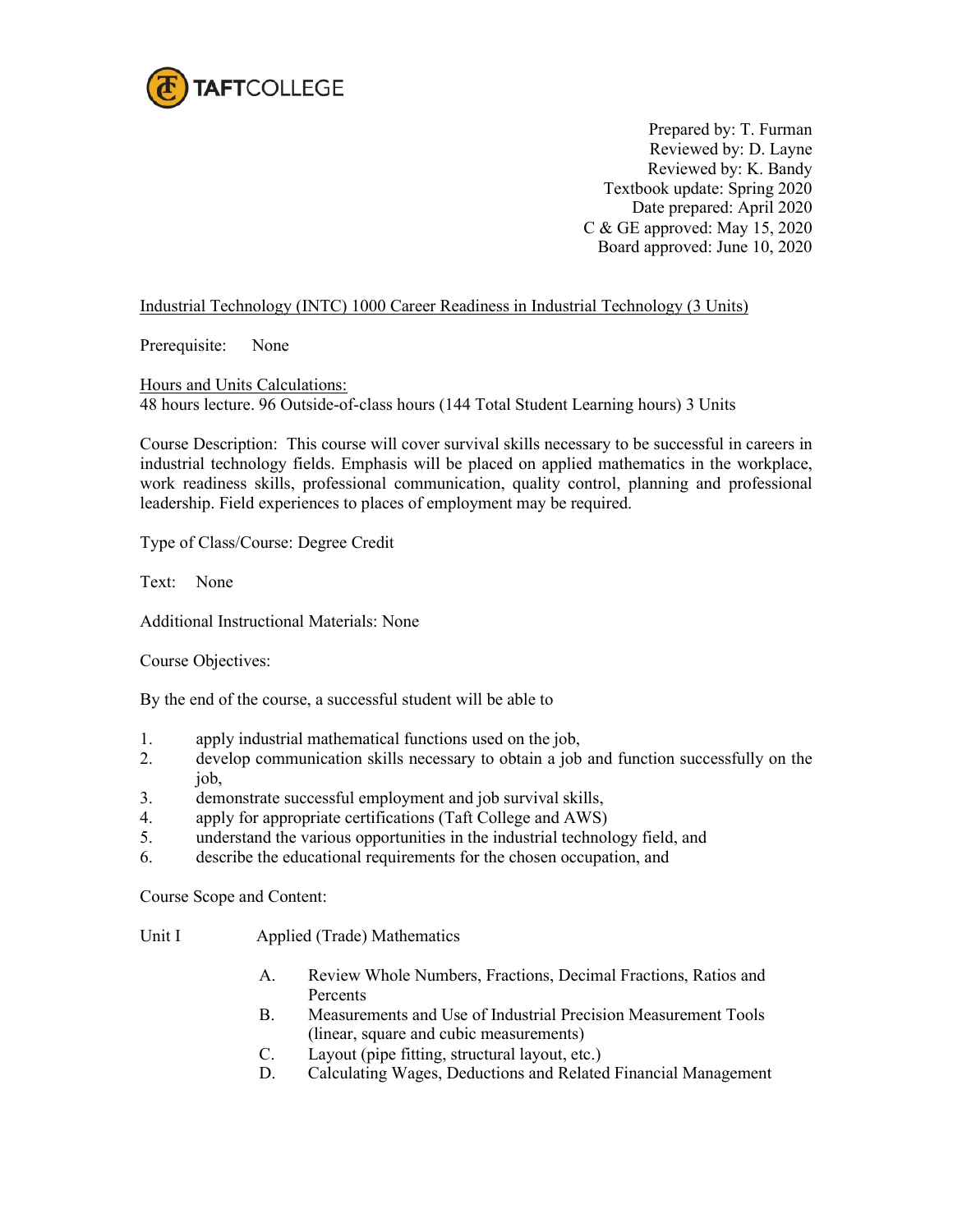

Unit II Work Readiness Skills

- A. Preparing Resumes
- B. Completing Applications
- C. Practicing Pre-employment Tests
- D. Interview Techniques
- E. Job Responsibilities

Unit III Business Management Skills

- A. Interpersonal Skills
- B. Conflict Resolution
- C. Confidence and Personal Success
- D. Quality Control Concepts
- E. Work and Personal Pride
- F. Maintaining Accurate Records and Work Orders

Unit V Planning and Professional Leadership

- A. Meet with TC Counselor to identify appropriate certifications. Goal Setting, Study Skills and Time Management
- B. Discuss Various Industrial Technology Areas and Related Careers
- C. Professional Leadership within a Chosen Profession and Related Project

Learning Activities Required Outside of Class:

The students in this class will spend a minimum of 6 hours per week outside the regular class time doing the following:

- 1. Completing necessary assignments
- 2. Preparation for employment search
- 3. Conducting research on industrial related topics
- 4. Maintain a class journal
- 5. Studying class notes
- 6. Performing problem-solving activities or exercises
- 7. Doing written work
- 8. Participating in group projects

Methods of Instruction:

- 1. Lectures
- 2. Presentations
- 3. Class discussions
- 4. Field experiences
- 5. Discussions and presentations by industry representatives and/or possible employers
- 6. Videos
- 7. Demonstrations
- 8. Group explorations
- 9. Case studies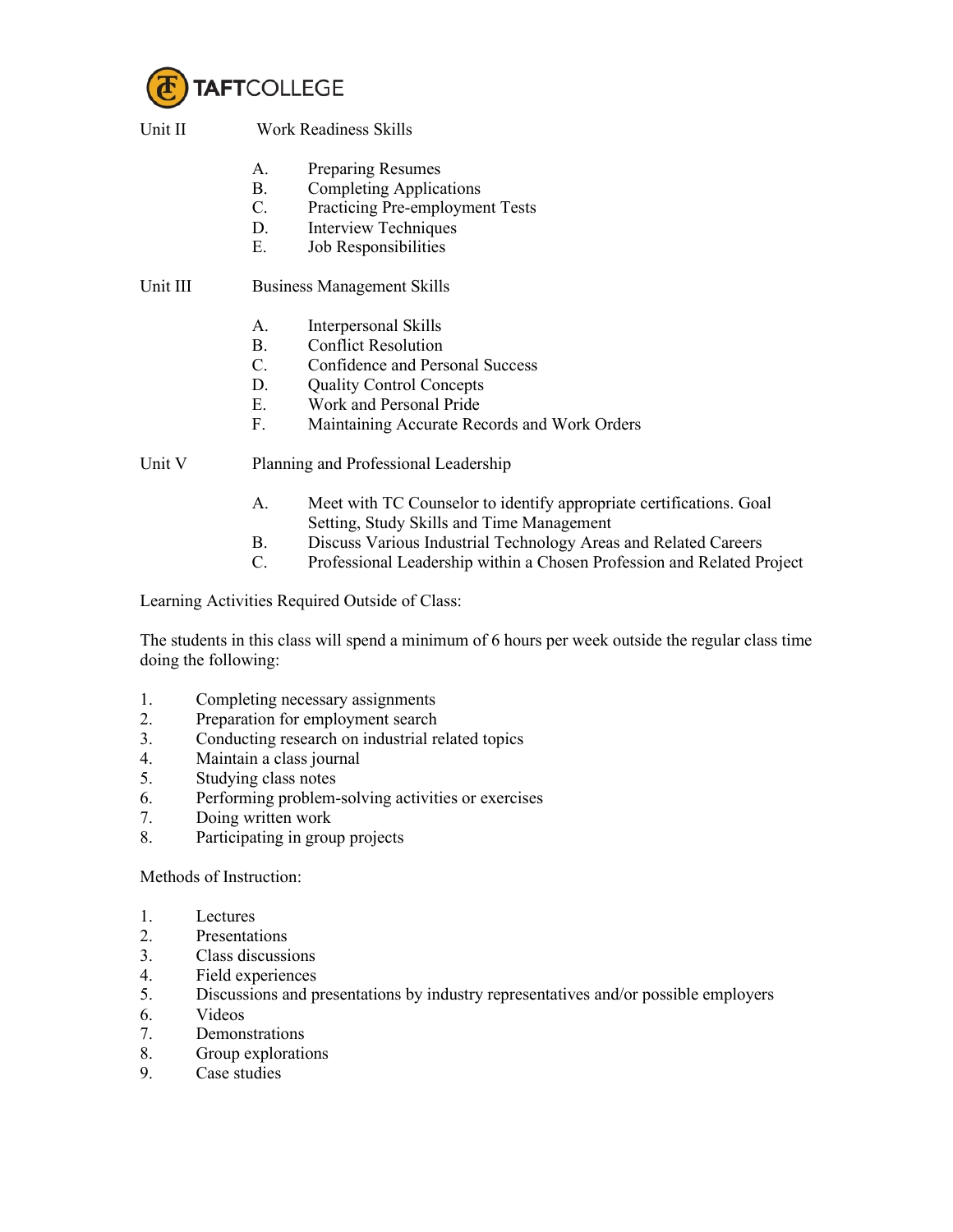

Methods of Evaluation:

- 1. Computational or non-computational problem-solving demonstrations, including:
	- a. Exams
	- b. Quizzes
- 2. Writing assignments, including:
	- a. group reports
	- b. case studies
	- c. scenarios
	- d. Simulations
- 3. Problem-solving demonstrations, including:
	- a. exams
	- b. homework problems
	- c. case study recommendations and solutions
- 4. Other examinations using combinations of:
	- a. multiple choice questions
	- b. matching items
	- c. true/false questions
	- d. short answer questions
	- e. fill in the blank responses
- 5. Participation including:
	- a. role-playing and group activities
	- b. oral presentations and demonstrations
	- c. discussion responses
	- d. scenario reflections
- 6. Project including:
	- a. multimedia presentations
	- b. business scenario responses
	- c. action plans
	- d. formal written reports
	- e. portfolios
	- f. community service projects
	- g. building new case studies
- 7. Skill demonstrations, including:
	- a. practical skill demonstration performance
	- b. presentations
	- c. individual and/or group projects

Supplemental Data:

| TOP Code: | 095600: Manufacturing and Industrial T |
|-----------|----------------------------------------|
|           |                                        |